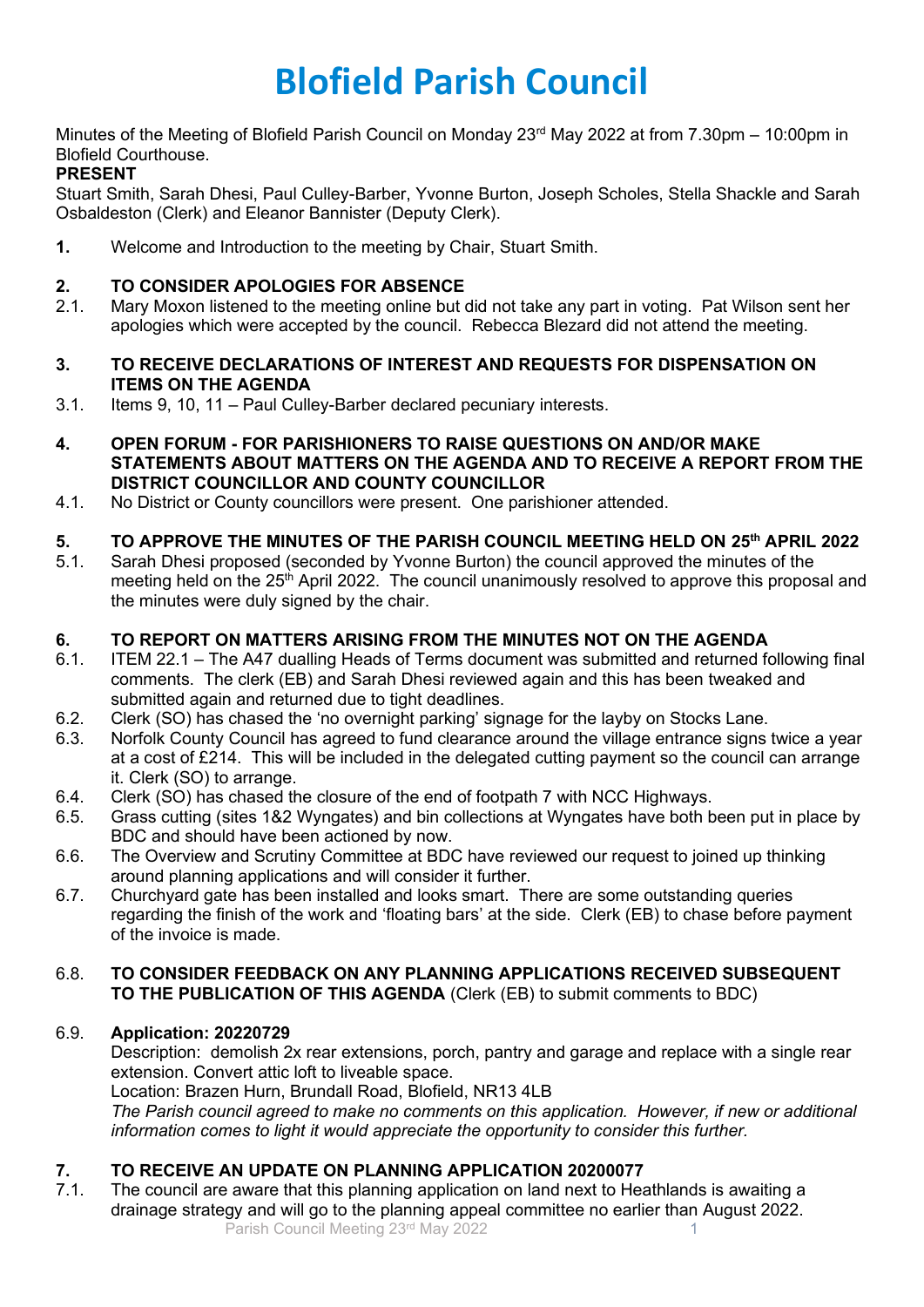- **8. TO CONSIDER FEEDBACK ON ANY PLANNING APPLICATIONS RECEIVED SUBSEQUENT TO THE PUBLICATION OF THIS AGENDA AND NOTE ANY PLANNING UPDATES**
- 8.1. **Land at Dawsons Lane, Blofield, NR13 4SB Application 20211717 (Details for Condition 3 of 20202164 Verification Report) Appeal Ref:22/3293053**

*Blofield Parish Council would like to add the following comments for inclusion in the appeal process.*

*The appeal is over the validity of BDC deferring the decision. Appellants claim they have provided all the evidence and the 12 month delay was not permitted under the Town and Country Planning Act, and this has incurred costs for them which they wish to recoup.*

*However, the data provided for the verification was not accurate - as it failed to ensure the sustainability of the drainage system when this failed and overtopped with cumulative rainfall in December 2020 with just 3 houses connected. In addition, the total volume of surface water entering the system was only connected on 4-5 May 2022 when the final tarmac coat on the road brought the road drains online, which is contrary to the assertions in the appellant's case.*

*There has been no significant rainfall since that point so there is no on the ground verification of the system. The original argument that this system was separate from the neighbouring blind ditch system in an area of High Surface Water Flood risk and with known flooding events, was disproved by Norfolk Laboratories when they did some soil analysis and concluded both systems were draining into the same sand seam, and explained the flooding incident in the pond and the much lower percolation rates from the infiltration pond.*

*There has been no account taken of this fact by the appellants.*

*Adherence to the maintenance plan has not occurred during the build and debris has moved into the culvert which has never been cleared, just visually checked and each end with the concrete floor brushed to conceal the debris within the pipe.*

*The grille installed at Headwall 3 does not restrict leaf and twigs moving into the culvert which the appellants claim is self-cleansing.*

*In view of the requirement to adhere to the requirements of the NPPF and ensure that new property does not increase flood risk to existing property, the District Council requested this deferment.*

*However, the appellants were allowed to continue to complete the project, sell the properties and move on. Thus, they had only to confirm the strategy worked by 5 January 2023 to complete the process, while incurring no financial penalty or time loss on the build. It would appear the real reason for the appeal is that once verified, any future issues with maintenance would be the responsibility of the Management Committee, releasing the appellants from any further maintenance costs. The concerns over the issues with the system have not been addressed by the appellants and their agents, they have been unwilling to make further changes to ensure the system would be sustainable for the lifetime of the development.*

*On this basis, the deferment is clearly a result of the District Council ensuring due diligence with national requirements for flood risk. Blofield Parish Council opposes this appeal, because there has been no verification report compiled with all water sources from the development directed into the drainage strategy. This only occurred when the final road surface was laid between 4 and 5 May 2022, months after the Planning Committee's deferment decision.*

Stuart Smith proposed (seconded by Stella Shackle) the council submit the detailed wording above and any images available following the recent rain. The council resolved to approve this proposal. Clerk (EB) to submit.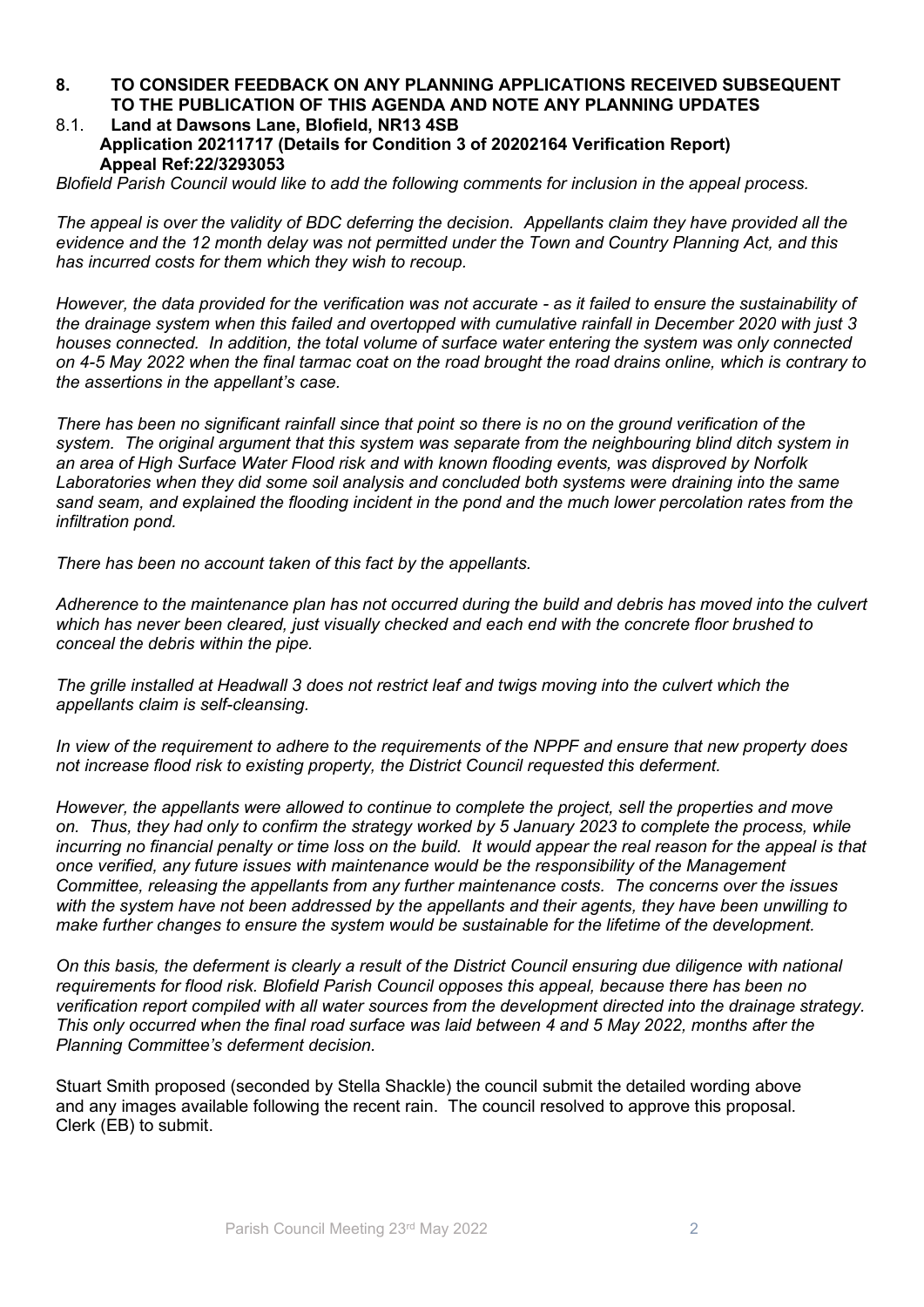# 8.2. **20220658 Reserved matters application following grant of planning appeal**

(APP/K2610/W/20/3265642) 20201644 for access, appearance, landscaping, layout & scale Location : Aldersbrook,Woodbastwick Road,Blofield,NR13 4QH

Application Type: Reserved Matter

*It is unclear from the plans how the application complies with Blofield Parish Neighbourhood Plan Policy HOU5 around parking spaces. The council questions if there is sufficient space to park 3 cars safely on the driveway and to provide forward egress (i.e. not reversing out onto Woodbastwick Road). The plans also do not state how any flooding concerns will be alleviated as per ENV3 policy.*

*The council agreed to raise concerns on how the Blofield Parish Neighbourhood Plan Policies mentioned above will be complied with.*

#### **9. TO RECEIVE AN UPDATE ON NCC CHILDREN'S SERVICES DRAFT HEADS OF TERMS DOCUMENT LEGAL REFERRAL**

- 9.1. The council received legal advice on the draft heads of terms to aid discussions with NCC Children's Services going forward.
- 9.2. The council unanimously resolved to approve the cost of this advice at £675+VAT.

# **10. TO RECEIVE AN UPDATE ON THE HEADS OF TERMS MEETING WITH CLLR PROCTOR**

10.1. Cllr Proctor agreed to speak to NCC representatives to discuss the council concerns.

#### **11. TO RECEIVE AN UPDATE ON MEETING WITH NCC CHILDREN'S SERVICES ON 13TH MAY 2022**

- 11.1. Sarah Dhesi provided a written report from the meeting. The finer detail of the Heads of Terms draft document was discussed and various concerns raised for further investigation.
- 11.2. NCC Children's Services confirmed that the nursery has been descoped as there is not a demand for a further nursery in the parish.
- 11.3. Stuart Smith proposed (seconded by Joseph Scholes) the council put in a pre-planning advise (with site visit) application for a community hub on the 'old school' land. The council resolved to approve this proposal. Sarah D to work on the proposal.
- 11.4. Wyngates Area 3 The remediation work has started on site, levelling the surface and seed planting. It is hoped that the fencing can be removed in the foreseeable future.
- 11.5. The two smaller wyngates areas have now being regularly cut and the bins have been added to the collection schedule.
- 11.6. The antisocial behaviour seems to have ceased. The police crime reports continue to be monitored.

#### **12. TO RECEIVE AN UPDATE ON MARTY'S MARSH WORKS AND AGREE ANY NECESSARY ACTIONS**

- 12.1. A working party took place on Saturday  $14<sup>th</sup>$  May.
- 12.2. A second seat has been installed to commemorate the Queens Platinum Jubilee.
- 12.3. The tree planted to be part of the Green Canopy to celebrate the Queens Platinum Jubilee has come into leaf and a plaque will be sited nearby to mark this.
- 12.4. The Bure Valley Conservation Group (BVCG) has cleared the Run and it is now flowing better.
- 12.5. Yvonne Burton reported that she met with the BVCG due to the dry April and little growth an early cut of the marsh meadow is not necessary this year. An Autumn cut will be arranged nearer the time.

#### **13. TO RECEIVE AN UPDATE ON THE COUNTRY PARK PROJECT, COUNTRY PARK QUESTIONNAIRE AND AGREE ANY NECESSARY ACTIONS**

- 13.1. The survey results have been received and circulated.
- 13.2. Councillors recently attended a site visit with Hopkins Homes developers. It is unclear where and how large the attenuation ponds will be. The recent nutrients issues in the broads leaves concerns for the parish council. Hopkins Homes have confirmed that the owners of the country park will be responsible for all the drainage and pipes into the country park. It is unclear in detail exactly what the council/CIO would be responsible for.
- 13.3. The council agreed to arrange a further working party meeting with Brundall Parish Council to discuss these details further. Stuart Smith to arrange the meeting.
- 13.4. Stuart Smith to chase the mark up the attenuation ponds with Hopkins Homes.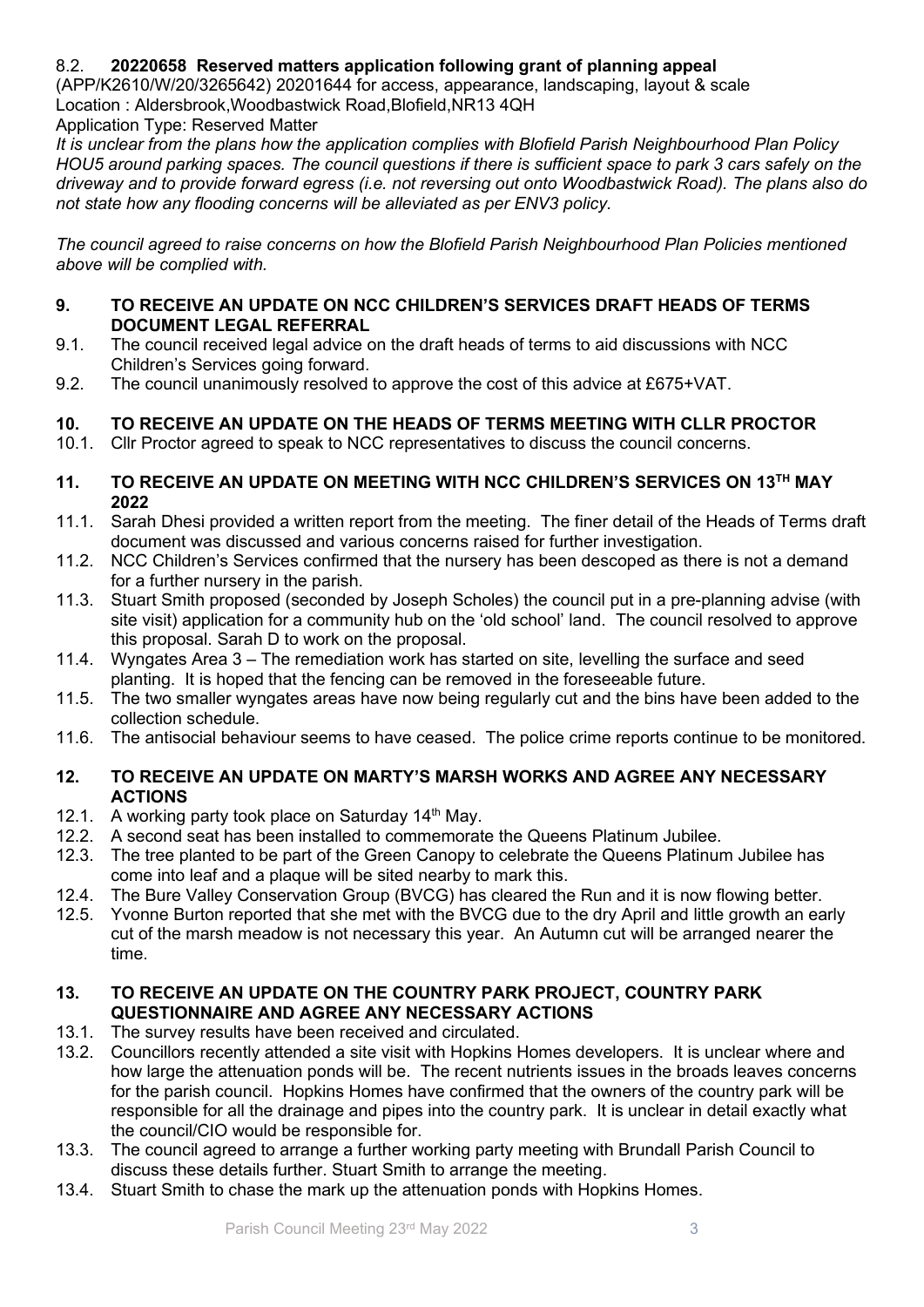- **14. TO RECEIVE AN UPDATE ON QUOTATIONS FOR CULVERT WORK/BRIDGE PROJECT AT MARTY'S MARSH AND AGREE ANY NECESSARY ACTIONS**
- 14.1. Eleanor Bannister will send draft proposals / quotations /alternative approaches and questions to the Environmental Agency regarding the culvert work and bridge project.

#### **15. TO RECEIVE AN UPDATE ON THE COURTHOUSE WINDOW REPLACEMENTS AND REVIEW QUOTATIONS FOR SCAFFOLDING**

- 15.1. Eleanor Bannister is in the process of obtaining 3 quotations for scaffolding and brick repointing at the Courthouse. Windows have been removed and are awaiting the replacements.
- **16. TO APPROVE INVOICES FOR PAYMENT, NOTE COUNCIL FUNDS AND REVIEW INTERNAL MONTHLY CHECKS**
- 16.1. Sarah Dhesi proposed (seconded by Stuart Smith) the council approve all payments of vouchers #16 - #27 totalling £3,431.76. (see Appendix A). The council unanimously resolved to approve this proposal.
- 16.2. The council noted the bank reconciliation balance at 31 March 2022 of £897,373.73 (Appendix C).

#### **17. TO APPROVE FUNDING REQUESTS FOR SMALL DONATIONS FOR A COMMUNITY JUBILEE EVENT**

17.1. After a detailed discussion Stuart Smith proposed a donation of £200 to Blofield Church and £200 Heathlands Community Centre. The council resolved to approve this proposal. Clerk (SO) to action. The funding request from Blofield preschool did not meet the council criteria for a full open community event.

#### **18. TO APPROVE A DONATION OF £250 TO THE BADCOG FOR HOWES MEADOW MAINTENANCE**

18.1. Sarah Dhesi proposed (seconded by Stuart Smith) the council make a donation of £250 to BADCOG for Howes Meadow Maintenance. The council unanimously resolved to approve this proposal. Clerk (SO) to action.

#### **19. TO NOTE THE INTERNAL AUDITOR'S REPORT AND RECOMMENDATIONS AND AGREE ANY NECESSARY ACTIONS**

19.1. The clerk provided detail of the internal auditor's report. Small action points will be picked up by the clerk (SO). The total receipts for 2022/23 are not expected to exceed £200,000 so the accounting basis should not need to be changed.

# **20. TO APPROVE BLOFIELD PARISH COUNCIL ANNUAL FINANCIAL REPORT 2021/22**

20.1. Stuart Smith proposed (seconded by Yvonne Burton) the council approve the Annual Financial Report 2021/22 (Appendix B). The council unanimously resolved to approve this proposal.

# **21. TO APPROVE THE 2021-22 ANNUAL GOVERNANCE STATEMENT**

21.1. Sarah Dhesi proposed (seconded by Stuart Smith) the council approve the Annual Governance Statement 2021/22. The council unanimously resolved to approve this proposal.

# **22. TO APPROVE THE 2021-22 STATEMENT OF ACCOUNTS**

22.1. Stuart Smith proposed (seconded by Sarah Dhesi) the council approve the 2021-22 Statement of Accounts. The council unanimously resolved to approve this proposal.

#### **23. TO RECEIVE AN UPDATE ON THE HEATHLANDS PLAY EQUIPMENT AND CONSIDER A FUNDING REQUEST**

- 23.1. Stuart Smith reported that a site visit has taken place with Wicksteed. The safety matting provided is minimal, therefore Heathlands have requested a further quotation for a more long -lasting option. From initial discussions it is anticipated that the cost of these changes (with Heathlands taking on some site clearance) will still come in under the section 106 funds and NCC Grant total of £35,437.83. Paul Culley-Barber proposed (seconded by Yvonne Burton) the council spend up to the full budget of £35,437.83. The council resolved to approve this proposal.
- 23.2. Clerk (SO) to advise Heathlands Community Centre and liaise for a detailed precise revised quotation. Clerk (SO) to liaise with Section 106 officer.